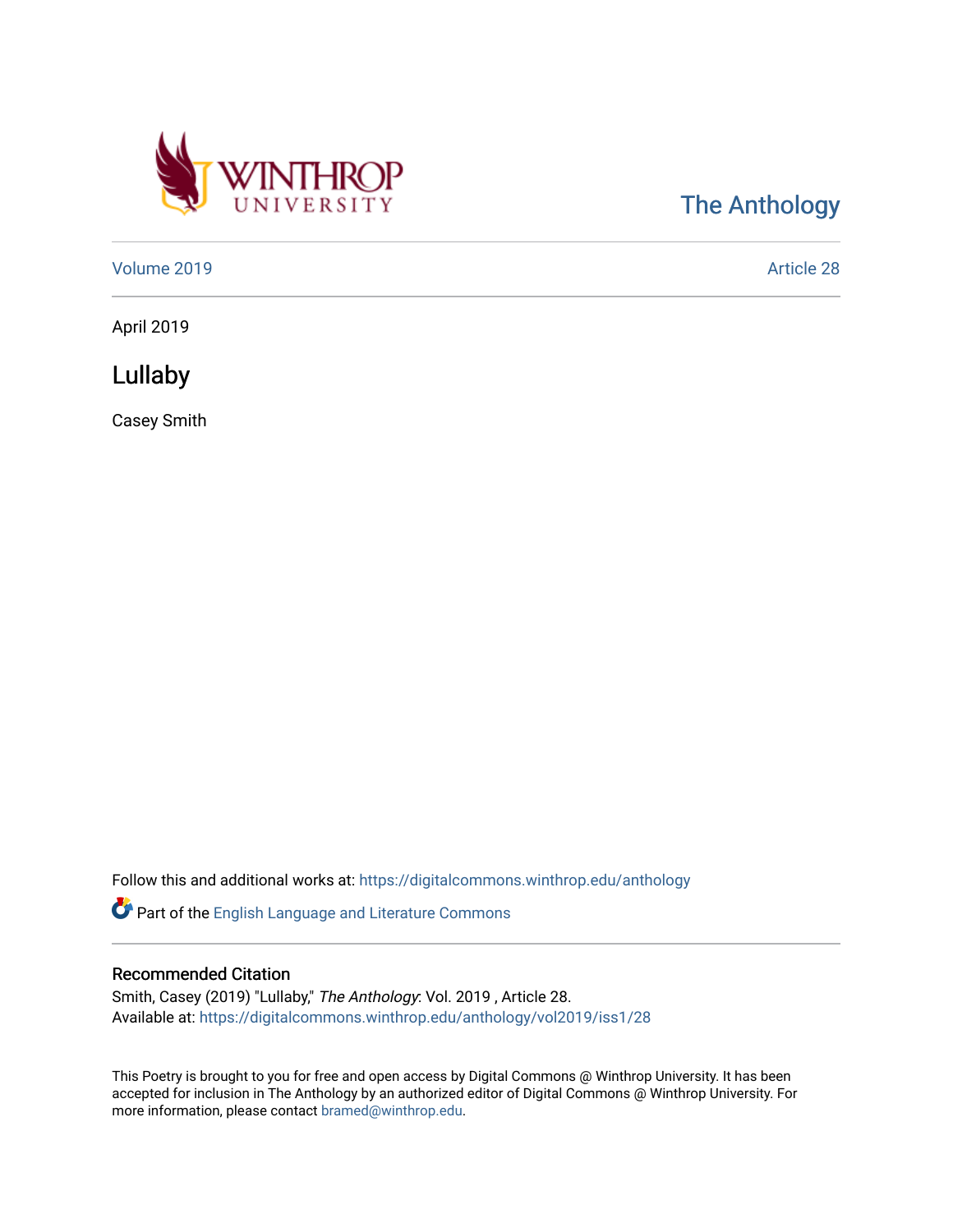## Lullaby Casey Smith

I used to think that the sound of women speaking Was god's string section? Maybe because old men have been Wedging us between book pages and Writing us like we have lilting voices For, like, centuries, Probably— They slick us with rosin And they bury us in the crooks of their necks And we learn to twist statements Into questions? There is a kind of music to that,

But when I listen to my friends and I talk In the green light of midnight diners, It sounds more like a percussion pit, And it smells like skin, and All the drummers are skipping around To different rhythms— No melody.

The umms are the bass drums Rumbling through lulls, the dull spaces Filling in the empty bits, Like, *Umm, I thought you were Done sleeping with Jeremy?*

The *likes* are the bright triangles, Shining up the air until Each chime catches light and glints back, Like, *My car got totaled and I was like, life is short.*

*I guess we're a thing but not, like, a thing-thing, Like—Christ, I still have to pay off my Corolla.* 

And the *tssks* are the symbol hits, Or maybe the snares, depending on the mouth. They slice through the Babble, the chatter, the jabber, the prattle—tssk. Like, T*ssk, you were looking for an excuse.*

No melody. It's one day of many,